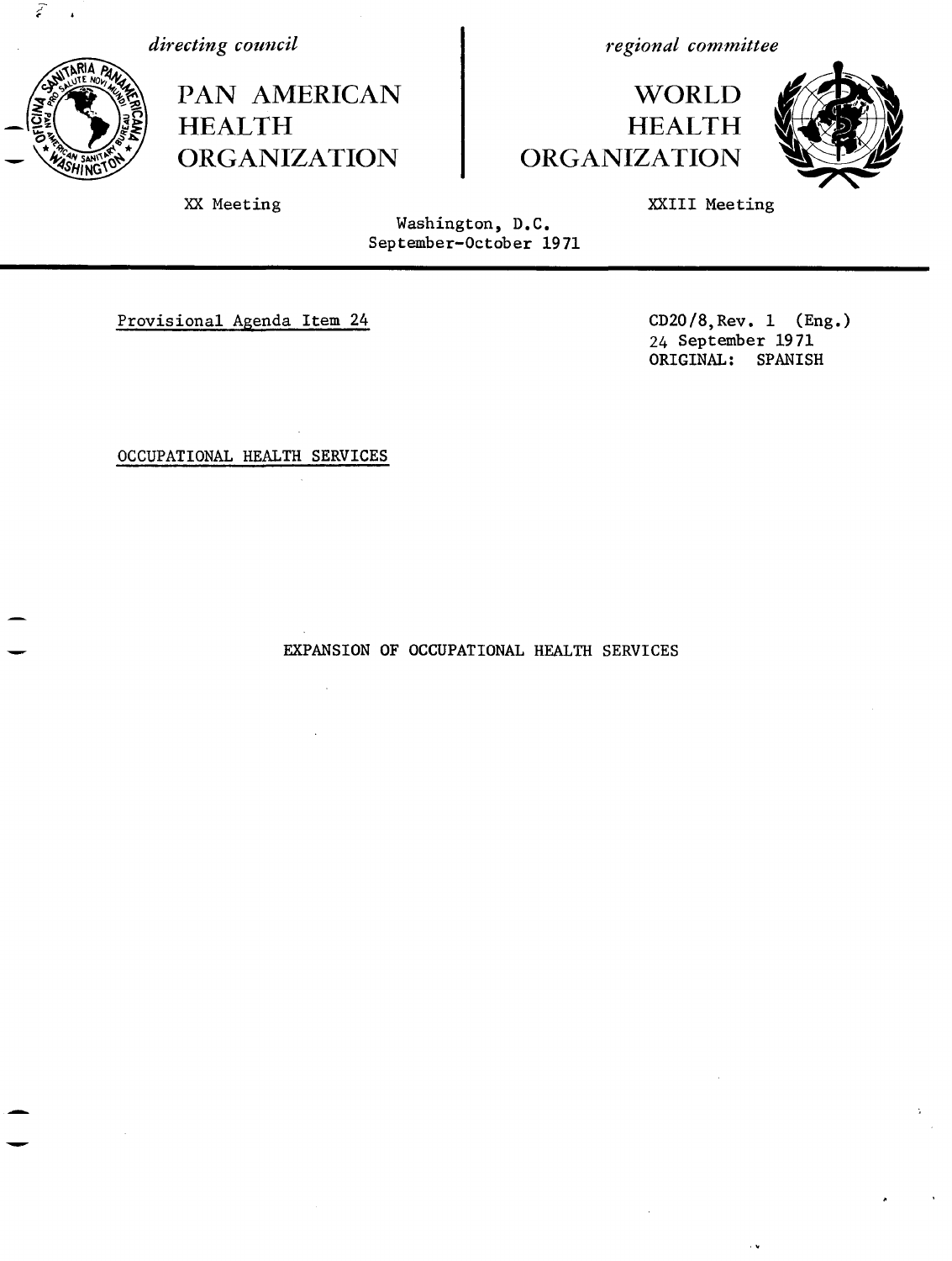### EXPANSION OF OCCUPATIONAL HEALTH SERVICES

#### Summary of Recommendations

 $\ddot{\bullet}$ 

1. Countries that still do not have occupational health programs should create them as soon as possible to serve 10 per cent of their exposed working population by 1975 and 20 per cent by 1980.

2. Countries that do have occupational health programs should expand them to serve 20 per cent of the exposed workers by 1975 and 40 per cent by 1980.

3. International development institutions should urge upon the governments the advisability of incorporating in all new projects essential measures for controlling health hazards for workers and the community and for abating the nuisances these projects may create.

4. In each economic development project, funds should be earmarked for the prevention of such hazards and nuisances.

5. International organizations and the Member Governments should coordinate or integrate the services dealing with occupational health in order to make them more effective and economical.

6. The Member Governments should intensify the technical training of specialized personnel in occupational health.

7. A small part of the funds assigned to industrial development should be allotted to institutions that train personnel in the identification, evaluation, and control of occupational hazards.

i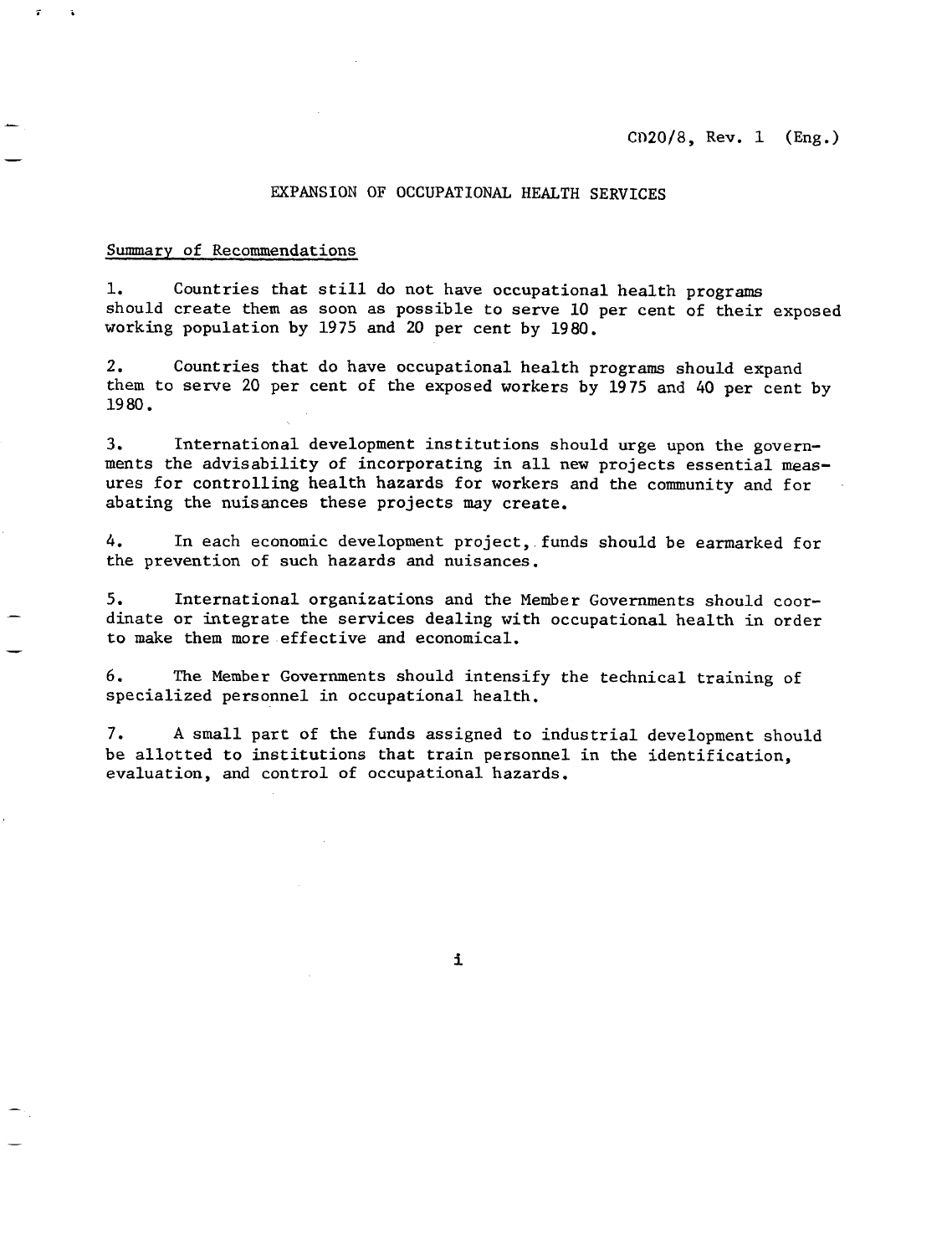### EXPANSION OF OCCUPATIONAL HEALTH SERVICES

### The Present Problem

At the beginning of the present decade the labor force in Latin America was approximately 94,000,000 persons. In highly industrialized countries there is an average of one dependent for each two workers. On the other hand, in Latin American countries, whose age structure is much younger, the ratio is one to one, 43 per cent of the population being under 15 years of age and 4 per cent over 64.

Health and productivity are intimately related to income. Since their relationship is reflected in the purchasing power of the people, it may be of interest to review this factor for Latin America. Of the 19 countries for which information is available, one has an average per capita income of less than US\$100 per year; three have between US\$100 and US\$250; eight between US\$250 and US\$500; six between US\$500 and US\$750; and one above US\$750. To supplement low wages, the governments of some countries provide subsidies, such as, for example, family allowances, medical services, social security services, food supplementation programs, etc. These subsidies tend to create an expensive bureacracy and, in some cases, may affront the dignity of the worker.

Industrial workers, frequently lacking in experience because they originally came from rural areas, handle dangerous substances without being fully aware of the risks inherent in them. The use of modern techniques in an effort to rush through the stages through which the more developed countries had to pass entails additional risks. This is demonstrated by the high incidence of industrial accidents and occupational diseases, which is sometimes six to ten times greater than in the more industrialized countries. For example, at the First Seminar of Occupational Health held in 1964, in São Paulo, it was reported that in two studies of workers in lead battery factories and metal working industries in Peru, 56.9 per cent and 60.3 per cent respectively suffered from lead poisoning. In Venezuela, the incidence of lead poisoning was as high as 23 per cent. Arsenical poisoning in Brazil reached 86 per cent and in Peru, 88.7 per cent. In Mexico, 50 per cent of the workers exposed to chromium suffered from dermatitis and 10 per cent had nose ulcerations and perforated septums. In Chile, 11.4 per cent of the workers exposed to solvents suffered from occupational disabilities. Although the statistics in this regard are not complete, many more representative samples could be cited.

#### Economic Impact of Occupational Disabilities

The low increase in agriculture production in the last two decades has dramatically contributed to the maintenance of underdevelopment in Latin America. This has required the increased use of fertilizers and pesticides, which have produced serious health problems. The number of deaths due to pesticides is considerable and is increasing. Studies designed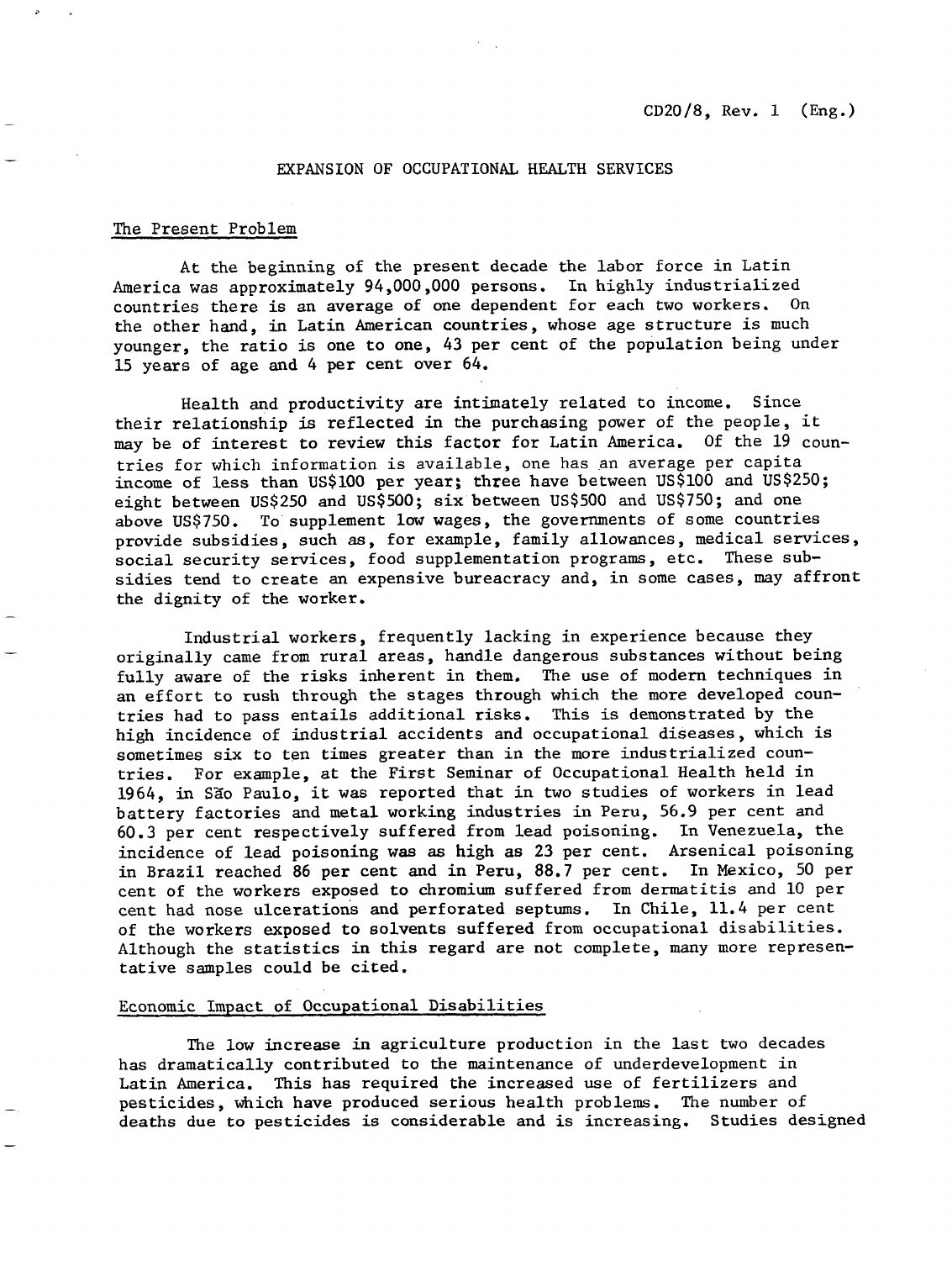to determine the toxicity of new products have not kept pace with the number of those put on the market each year. Industrialists and economists usually overlook the economic impact of occupational health hazards on industry, and the number of specialists in this field is still very small.

In addition to the toxic hazards mentioned above, there are other occupational hazards, such as excessive heat, cold, pressure, noise, and improper lighting, which also affect the human organism. The use of radioactivity in the study of corrosion, welds, production control, etc., also creates considerable hazards. The rapid mechanization of agriculture and the use of complicated machinery by insufficiently trained personnel multiplies the number of accidents in developing countries.

In addition to losses due to disabilities, there are those due to legislation which provide special economic benefits such as shorter working hours, longer vacations, and reduction in the number of years needed to qualify for retirement for workers exposed to occupational hazards. None of this helps to solve the problem. In actual fact it, only affects the cost of production by reducing the number of hours worked by trained personnel.

At present we have a better knowledge of the impact of the environment on the well-being of the population. In recent years we have gradually been becoming aware of how we are plundering our planet of its limited resources. Workers must be considered one of the resources affected, since they are daily exposed to special risks from the work environment. However, although environmental problems are beginning to be of concern to the world authorities, occupational health continues to have difficulty in obtaining both financial and administrative support. This may possibly be due to the fact that occupational health has never had much "glamor" nor has it been given as much publicity as other programs, such as tuberculosis, poliomyelitis, heart diseases, or cancer, despite the fact that it is the duty of this discipline to protect the most important sector of the population, namely, the workers, the actual producers of goods.

Nowadays great emphasis and publicity is being given to the environmental pollution of the community. In the United States of America, in an effort to strengthen the many agencies responsible for its control, a new agency, the Agency for Environmental Protection, has been established. In our opinion, the right to protection in the working environment against health hazards and to safety is as fundamental as the right to protection of the community environment. This principle is of special importance if we bear in mind that experience has shown that good occupational health programs yield significant economic and human benefits, as is shown by the following examples, one in North America and the other in South America:

1. Before 1936, the incidence of silicosis and pulmonary tuberculosis was extremely high among workers in granite quarries and workshops in Vermont. There was an excessive incidence of pulmonary tuberculosis among those who had worked 15 or more years in those environments, while silicosis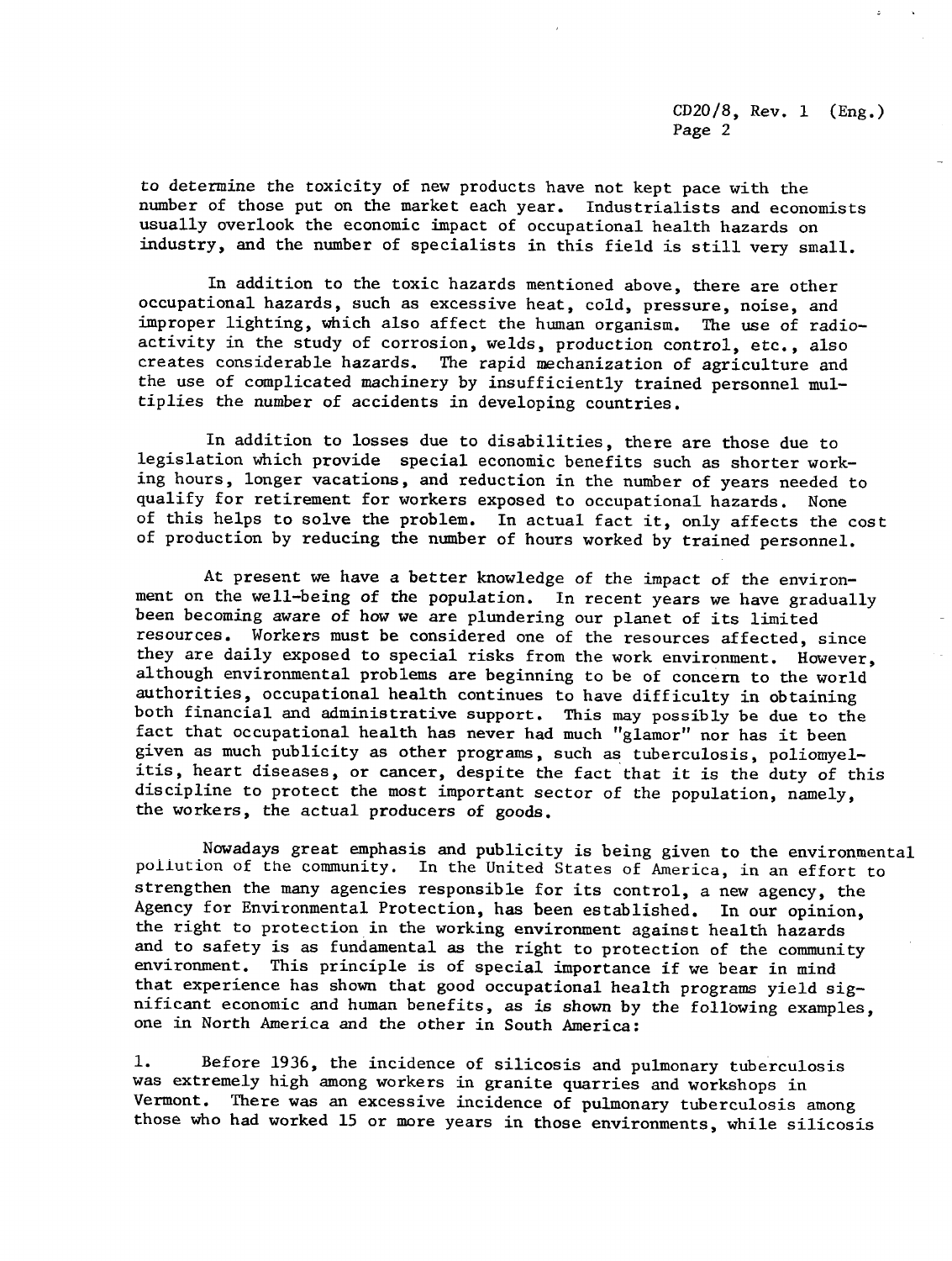appeared within two to ten years of work. As the result of epidemiological studies, it was determined that silicosis developed only after chronic exposure to a given level of dust concentration. In view of these findings, the workers negotiated a contract with the Granite Manufacturing Association specifying what working conditions had to be maintained to hold the dust within acceptable levels. It was also specified that six-monthly inspections would be made by the Department of Public Health to monitor working conditions. As a result, no new cases of silicosis have occurred in this industry.

2. In 1946 a large mining company in South America started a program of occupational health and industrial safety. At that time the frequency of accidents was 20.5 per million man-hours worked and productivity was 13.1 tons of mineral extracted per man-day. In 1960, the frequency of accidents decreased to 4.8 per million man-hours worked and productivity had risen to 35 tons per man-day. In addition, the cost of accidents decreased from US\$140,000 in 1951 to US\$21,000 in 1960. The cost of compensation for silicosis fell from US\$3,000,000 to US\$300,000 in 1960. Since initiation of the program, only isolated cases of silicosis have occurred and they were usually contracted before the initiation of the health program.

The two examples cited clearly demonstrate the economic impact of successful programs. If activities of this kind are not undertaken, losses are considerable and far exceed those that normally occur. According to studies made in Latin American coutries in the last 25 years, losses due to industrial accidents and occupational diseases are considerable, equalling approximately 15 per cent of the national income.

Despite the evidence that good occupational health programs yield substantial social and economic returns, as illustrated in the above-cited examples, occupational health continues to face great difficulty in obtaining support, and even in retaining its own specialists. Well trained personnel are continually being lost to programs that are more dramatic in the eyes of the public, such as air pollution and radiation, or to industry, which usually pays higher salaries.

# Occupational Health Services in Latin America

No nation in the world has an adequate occupational health program. Even in highly developed countries government programs do not cover more than 10 per cent of the working class. A number of occupational health programs were started in Latin America about 25 years ago, and in the last 10 years have been supported by the Pan American Health Organization. In a number of countries occupational health problems have been identified. There are now 14 governmental programs in various stages of development and of various degrees of effectiveness. Of these, there are only four that may be said to be adequate, three are fair, four have very limited services, two are in their initial stages, and one is being carried out by a private association on a part time basis.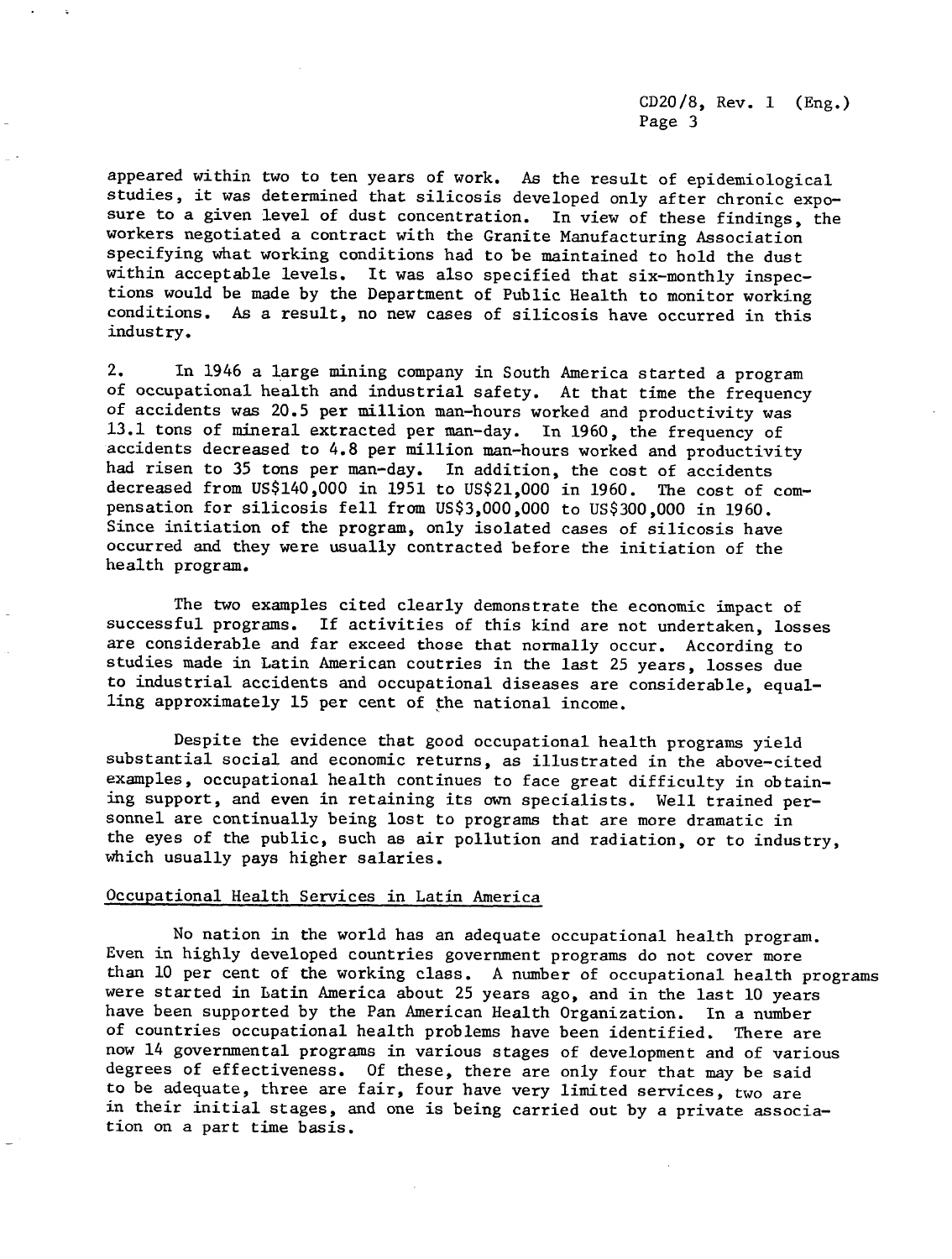Despite the fact that business firms and the labor force are beginning to recognize the economic benefits that can be obtained from a good occupational health program, they need orientation and support from the government and from non-governmental institutions. Furthermore, the public health authorities must recognize that occupational health is an integral part of public health and can yield great benefits in improving the health of the industrial population and that they have a serious responsibility vis a vis the labor force.

To sum up, occupational health problems in Latin America have not been attacked with sufficient vigor. The programs are in the initial stages; there is much to be done, and it is necessary to act energetically if we want occupational health to contribute to the economic development of the Region. There are still many governments that have not yet recognized the importance of occupational health for the welfare of the nation. However, where adequate programs exist, they have been well received, but their field of action must be expanded to enable them to deal with new problems such as air pollution, exposure to ionizing radiation, and pesticides. Unfortunately, the countries that were providing the best occupational health services have recently suffered a mass exodus of specialized personnel, and there is little chance of replacing them. It is estimated that, of specialized personnel trained abroad, about 50 per cent have left their special field for better paying jobs.

### Steps to be Taken by Each Country to Solve its Occupational Health Problems

Each country needs to develp an organization capable of carrying out efficient programs of evaluation, prevention, and control of health hazards in the industrial environment.

To start with, the programs should identify the occupational health problems in the country. This information can be obtained by a preliminary survey of a representative sample of work places. Such a survey can be undertaken by local personnel trained for such purposes and with assistance from experienced international agencies such as PAHO. As soon as the survey has been completed, the data analyzed, and the corresponding report prepared, the Department of Occupational Health will be in a position to determine both the number and caliber of personnel needed and the type of field and laboratory equipment that should be purchased. With this information, it would be possible to estimate budgetary requirements with reasonable precision. The results of the survey will indicate the type of industries needing priority attention because of the nature and seriousness of the hazards and the size of the exposed population.

In an occupational health program the basic professional team should be composed of an engineer, a physician, and a chemist. These professional personnel should be recruited at the beginning of the program and should receive proper training, possibly through fellowships which may be obtained through PAHO. Such personnel can now be trained in a Spanish-speaking country, thanks to the Institute of Occupational Health and Air Pollution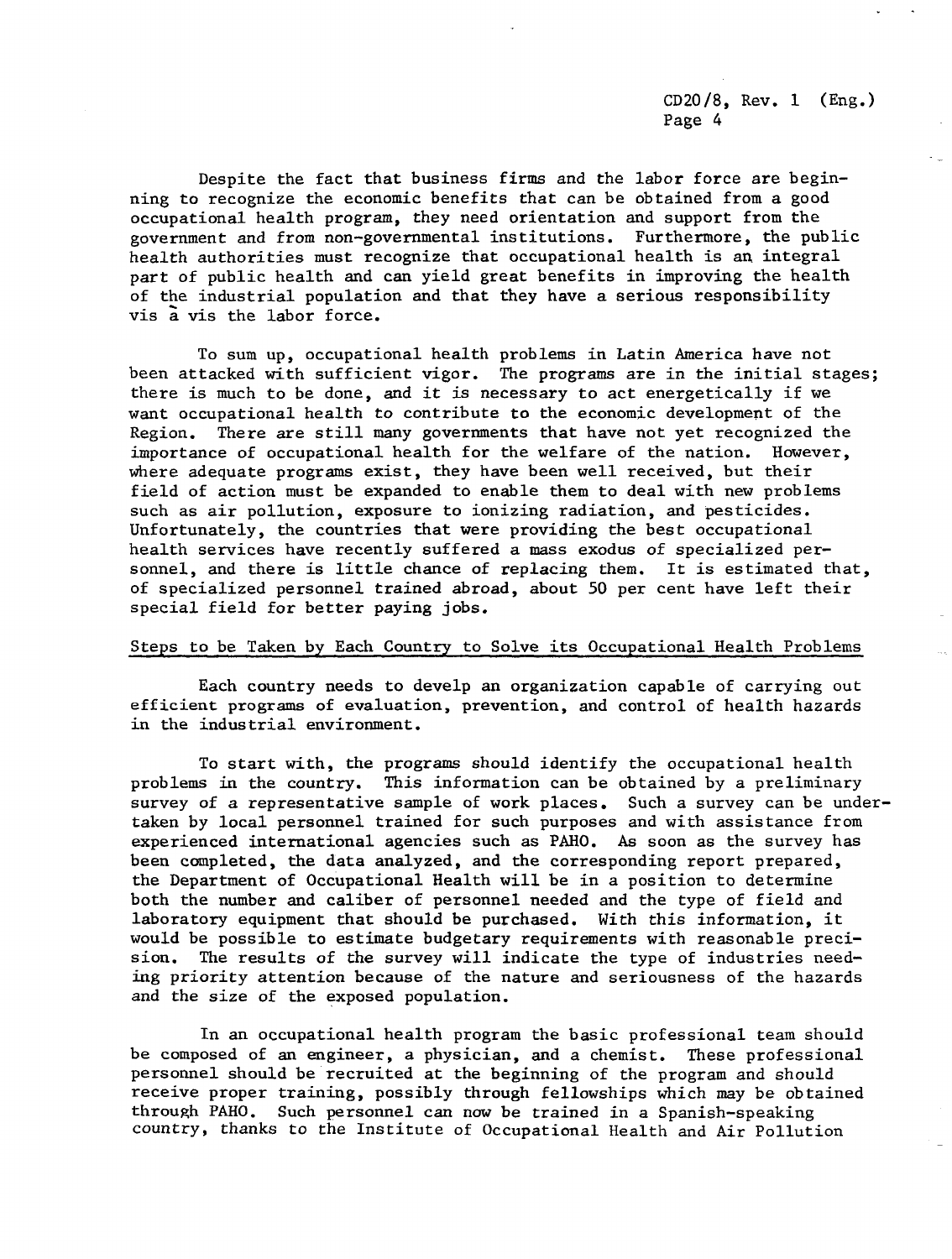Research in Santiago, Chile. In the initial phase of the program it might be advisable to obtain the services of an experienced consultant for a few months.

Countries that already have occupational health programs might well address themselves to the following key question: What can be done to correct the present situation and to ensure that occupational health receives the attention and support it deserves?

As a first step they must provide their institutions with the necessary facilities for meeting the real needs of the country and subsequently determine whether they have the necessary legal underpinning for effective occupational health activities. Later they might help to orient those who have a direct connection with this activity - managers, unions, contractors, architects, public health authorities, physicians, economists, and planners in order to obtain the multiple benefits of occupational health work.

What are some of the steps that can be taken to enlist the support of influential persons for occupational health?

It is necessary to impress on management the economic benefits to be obtained from occupational health programs. The two examples cited above, that of the Vermont granite industry and that of a mining company in South America, show what can be done. Similarly, many years ago in the United States of America, the cement industry learned through a study made by the U.S. Public Health Service that is was possible to control exposure to dust in cement plants so that employees would not be affected throughout their working lives. As a result the Portland Cement Association organized its own inspection and control program. This program was so successful that, after 50 years, it is still in operation for the mutual benefit of workers and management.

Much effective work can also be obtained by interesting trade unions in occupational health. About 25 years ago, the steel workers in the United States of America, one of the most powerful unions, requested the Public Health Service to conduct a study of risks at blast furnaces. As a result of the conclusions and recommendations of this study, the union has organized and maintained its own Department of Occupational Health and Safety. The automobile workers union took up occupational health before 1942 and has maintained its programs since then.

Architects and construction engineers are other groups that can play an important part in supporting these programs. For example, at the beginning of the Second World War, the Occupational Health Division of the United States Public Health Service was made responsible for supervising health and safety in new munitions factories. This made it possible to provide safe working conditions even before construction began. There was joint action by the architects who designed the factories, the engineers who constructed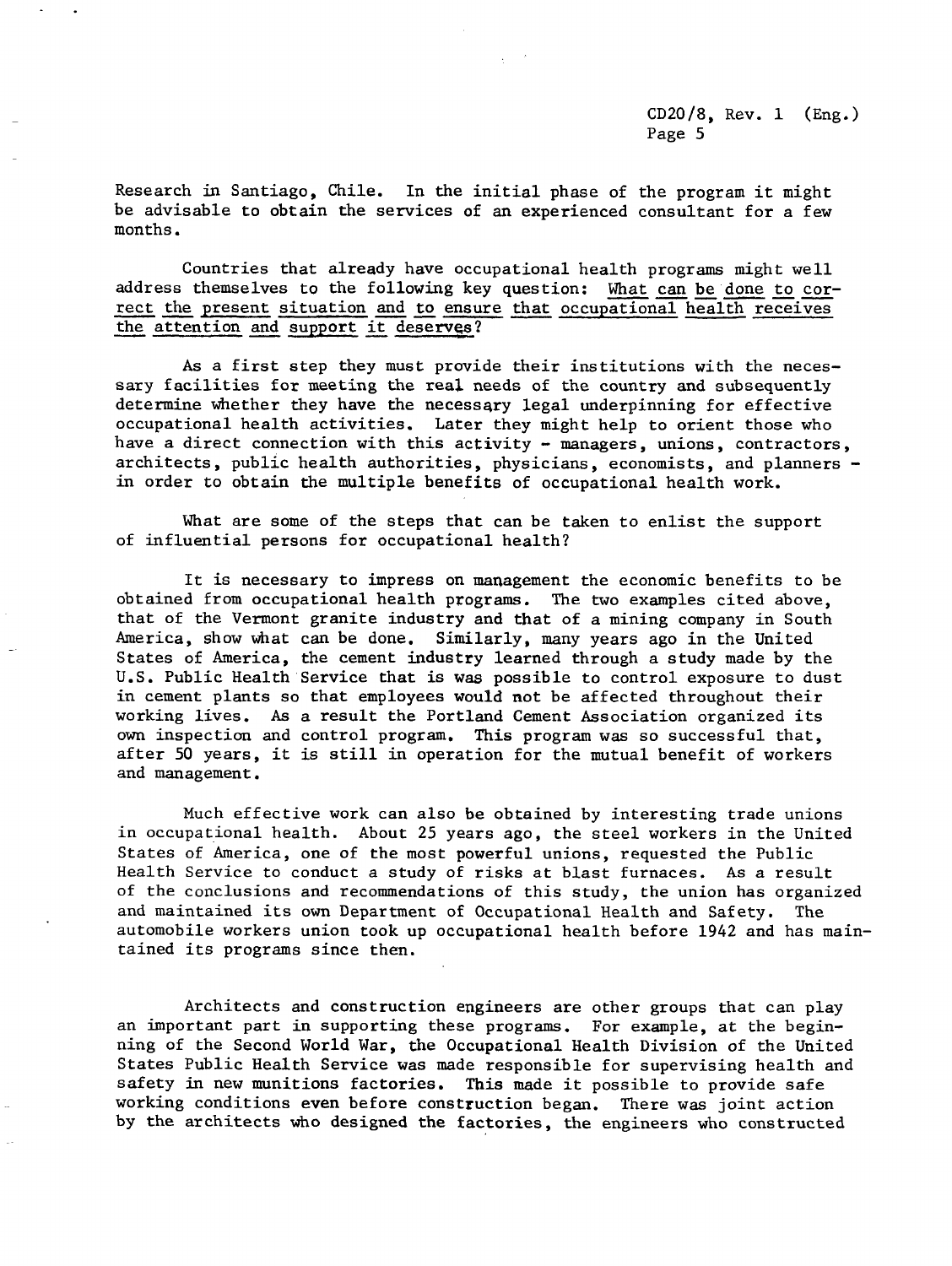the, and the inspectors of the Public Health Service. As a result of their coordinated services the control of occupational diseases and accidents was remarkably successful, surpassing the expected results. The number of accidents was minimal in proportion to the great amount of war material handled. These results were even more impressive when compared with the experience during the First World War.

Many other such examples could be cited, but we believe that those already mentioned are sufficient.

The health authorities should be the first to recognize that occupational health should be an integral part of public health and can often lead to the practice of general public health among the working population and their families. For example, studies made to determine the incidence of occupational diseases should include a complete medical examination of each worker in order to obtain a differential diagnosis. Any condition not associated with working conditions, such as malnutrition, diabetes, or venereal diseases, to mention only some, can be immediately referred to the corresponding department for treatment. In Latin America epidemiological studies of this type often include the families of workers and also afford an opportunity to conduct health education programs.

Private practitioners also have much to gain if they take an interest in occupational health. Many occupational diseases simulate other general diseases. A worker exposed to lead compounds may have stomach aches, and, if the physician does not have a good occupational history of the patient, he can arrive at a mistaken diagnosis. The symptoms of manganese poisoning are similar to those of Parkinson's disease, and there are cases of carbon tetrachloride poisoning which appear to be gastric intoxication. These and other similar cases show how important it is for a physician to have a knowledge of occupational health and that it may be of great assistance in making a proper diagnosis. To assist the physician, the United States Public Health Service prepared in 1966 a book entitled Occupational Diseases - A Guide for their Recognition. It is a very useful publication for the general practitioner; it has been translated into Spanish by PAHO and can be obtained from its Headquarters in Washington.

Economists and planners also have their place in this battle and should consider and support occupational health activities. The same may be said of international agencies that make loans for industrial development. If the health and safety of workers are not taken into account when such assistance is provided, the loans may result not only in financial losses but also in losses of human life and well-being, thereby annulling the expected benefits.

Economists have still not yet fully recognized the importance of the manpower required for carrying out economic development programs nor the impact health activities can have on the better utilization of the labor force. In one Latin American country, for example, the planners who drew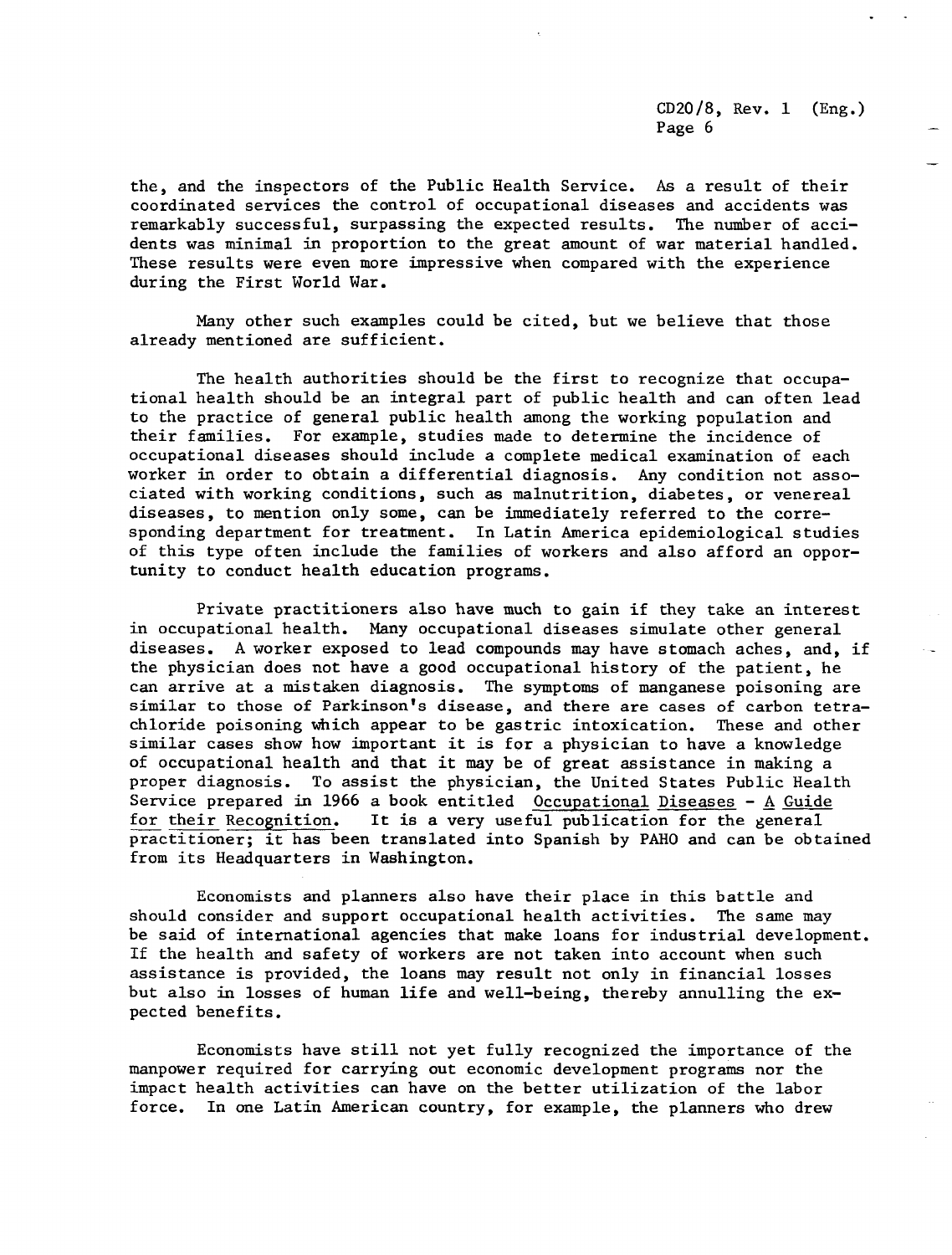up a ten-year plan included for the health sector the construction of only one hospital in a certain area of the country. They completely underestimated the losses produced by occupational diseases and industrial accidents. These losses, conservatively estimated, reached US\$73,000,000 per year.

Owing to the historical development of occupational health, responsibilities have been shared by a number of institutions. This holds true at both the international and the national levels. The result of this situation has been the creation of parallel programs in the countries. The different approaches of these programs, the multiplicity of activities, and the application of different technical criteria make government activities expensive and confuses both management and workers. The Organization should recommend to the Member Countries that they coordinate these efforts in order to reduce operational costs, achieve greater efficiency, and obtain a better yield from the scanty specialized personnel resources available.

## Assistance of the Pan American Organization

The principal role of the Organization in occupational health is to collaborate with the Member Governments to help them to learn how to carry out effective health programs with their own personnel and resources. The Organization has been active in this field since 1961. Special assistance has been given to new occupational health programs in Argentina, Cuba, Ecuador, Panama, and Peru, and technical support has been provided to other countries. The Organization has served as executing agency of the UNDP for the program of assistance to the Institute of Occupational Health and Air Pollution Research in Chile.

Since its inception in 1969, the Pan American Center for Sanitary Engineering and Environmental Sciences (CEPIS) in Lima, Peru, has been providing the countries of the Hemisphere with assistance in occupational health.

The activities of the Organization in the field of occupational health can, in general, be grouped as follows:

- 1. Advisory services for the organization of national structures capable of efficiently executing a diagnosis, evaluation, and control program.
- 2. Personnel training.
- 3. Research.
- 1. Advisory Services
	- a. Organization of national institutions
		- (1) Advice in the preparation of projects for the organization of institutions in accordance with the needs and economic capacity of each country.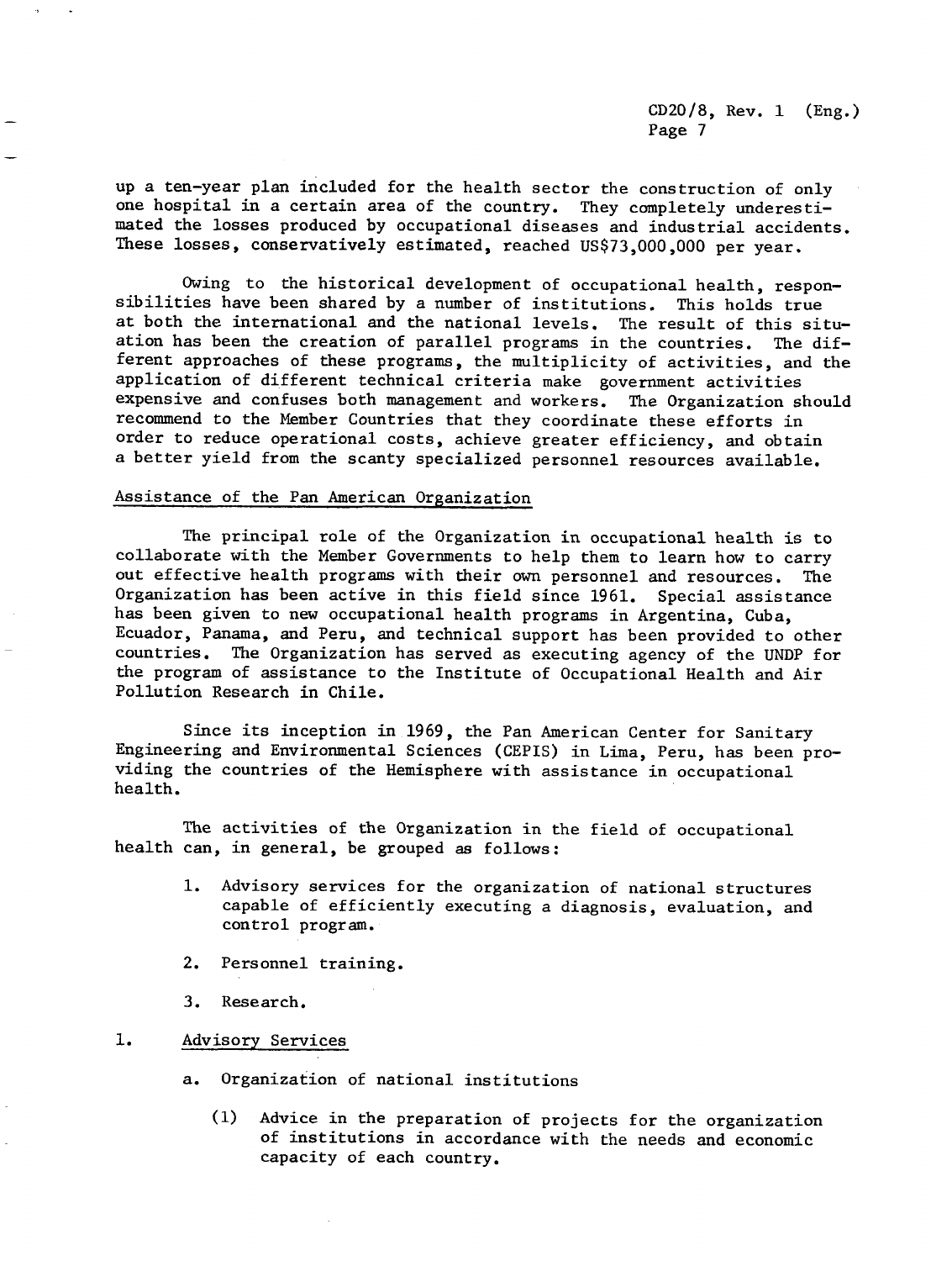- (2) Assistance in the preparation of diagnosis, evaluation, and control programs.
- (3) Assistance in obtaining the necessary resources for carrying out the activities of the institution.
- (4) Assistance in the preparation of effective legislation and, when necessary, the revision of existing laws and regulations.
- (5) Assistance in obtaining the support of institutions that finance industrial development in order to provide occupational health protection in the industry in the financing of which they have participated.
- b. Conduct and strengthening of programs
	- (1) Assistance to each country in evaluating its program, establishing its needs together with the local authorities, and recommending the steps to be taken to carry out an effective program.
	- (2) Assistance in preparing national and local programs.
	- (3) Assistance in solving specific occupational health problems.

#### 2. Personnel Training

- a. Assistance in organizing courses and laboratories at universities in the Region, including engineering, public health, medical, and other schools.
- b. Assistance in preparing undergraduate and postgraduate university curricula.
- c. Assistance in preparing and conducting short training courses.
- d. Assistance in preparing training courses and seminars.
- e. Assistance in selecting fellows and in preparing their study programs.
- f. Preparation of technical manuals and other materials, such as survey questionnaires, analytical and sampling methods, control methods, bibliographies, and other related aspects.
- g. Information services for preparing, translating, reproducing, and distributing technical literature.
- h. Distribution of up-to-date lists of books, journals, and equipment for sampling and analysis.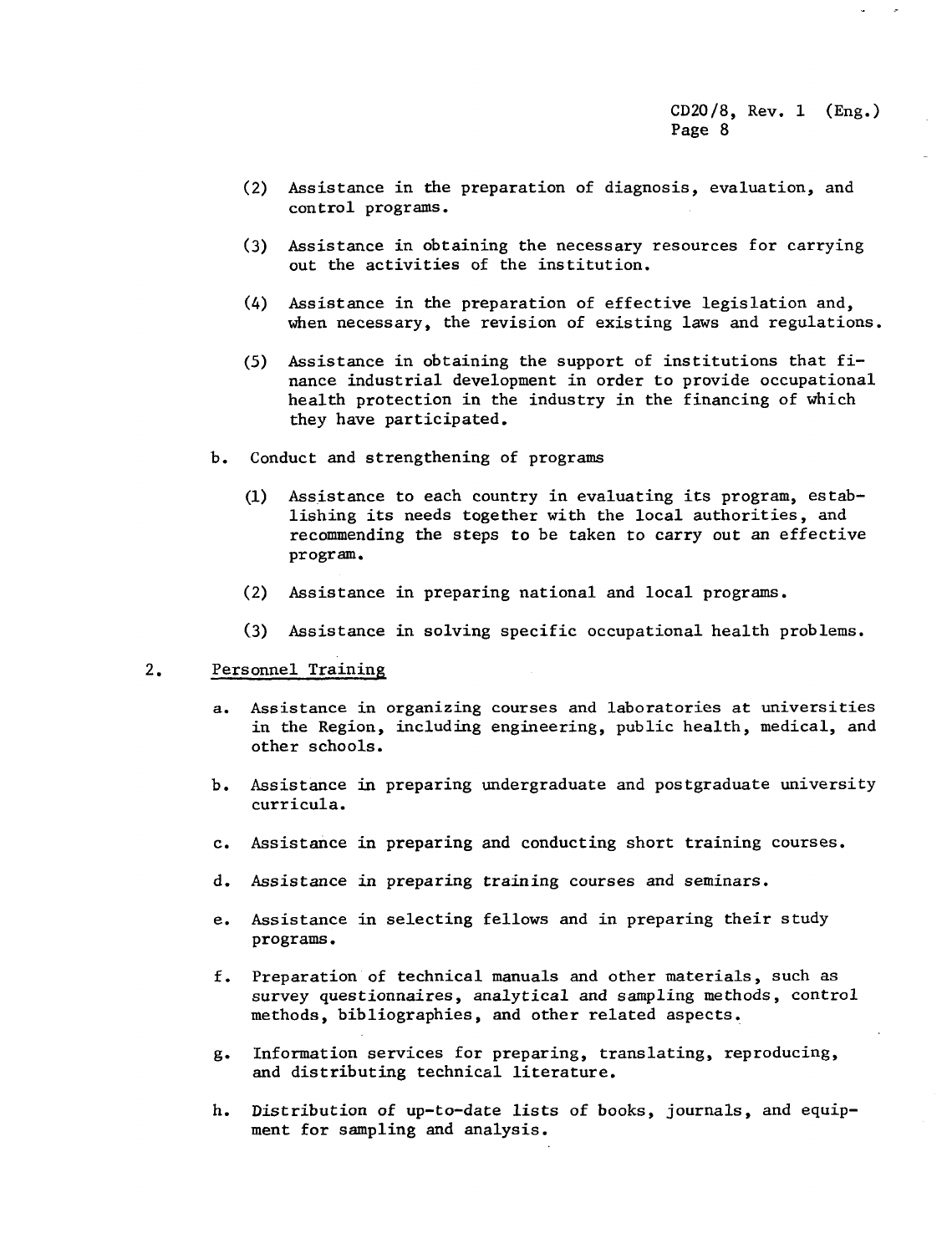i. Organization of seminars and other meetings on important subjects in the occupational health field.

# 3. Research

 $\mathbf{S}=\mathbf{a}$  .

- a. Recommendation of research projects of importance to the countries.
- b. Assistance in preparing research projects.
- c. Assistance in obtaining funds for research projects.
- d. Assistance in preparing national, international, or multinational research projects and in obtaining funds, equipment, and support for their execution.
- e. Sponsoring research projects, subject to the budgetary limitations of the Organization.
- f. Assistance in evaluating modern instruments and methods of analysis and research.
- g. Distribution of reports on research projects carried out in the Region and elsewhere.

## Conclusions and Recommendations

1. There are still several countries in Latin America where very little has been done to prevent occupational diseases and injuries in the labor force. This is prejudicial to the workers' health, labor productivity, and hopes for economic improvement. Even in countries where programs have been established for several years, the equipment and manpower are insufficient to deal with even the most important industrial hazards.

2. In countries that are initiating occupational health programs, there is usually a lapse of three years before the unit is sufficiently well organized to provide services. This time lag is due to the need to select, recruit and train personnel; to select and purchase field and laboratory equipment; to carry out preliminary investigations; and to define the activities of new projects.

3. Countries that at present still do not have occupational health programs should establish them as soon as possible and develop them so that by the end of the next five years they cover 10 per cent of the labor force. In the following five years this coverage should be extended to include 20 per cent of the workers exposed to risk.

4. Countries that have already made progress in this field should concentrate on strengthening and expanding their programs in order to provide coverage for 20 per cent of the labor force in the next five years, and 40 per cent by the end of the decade.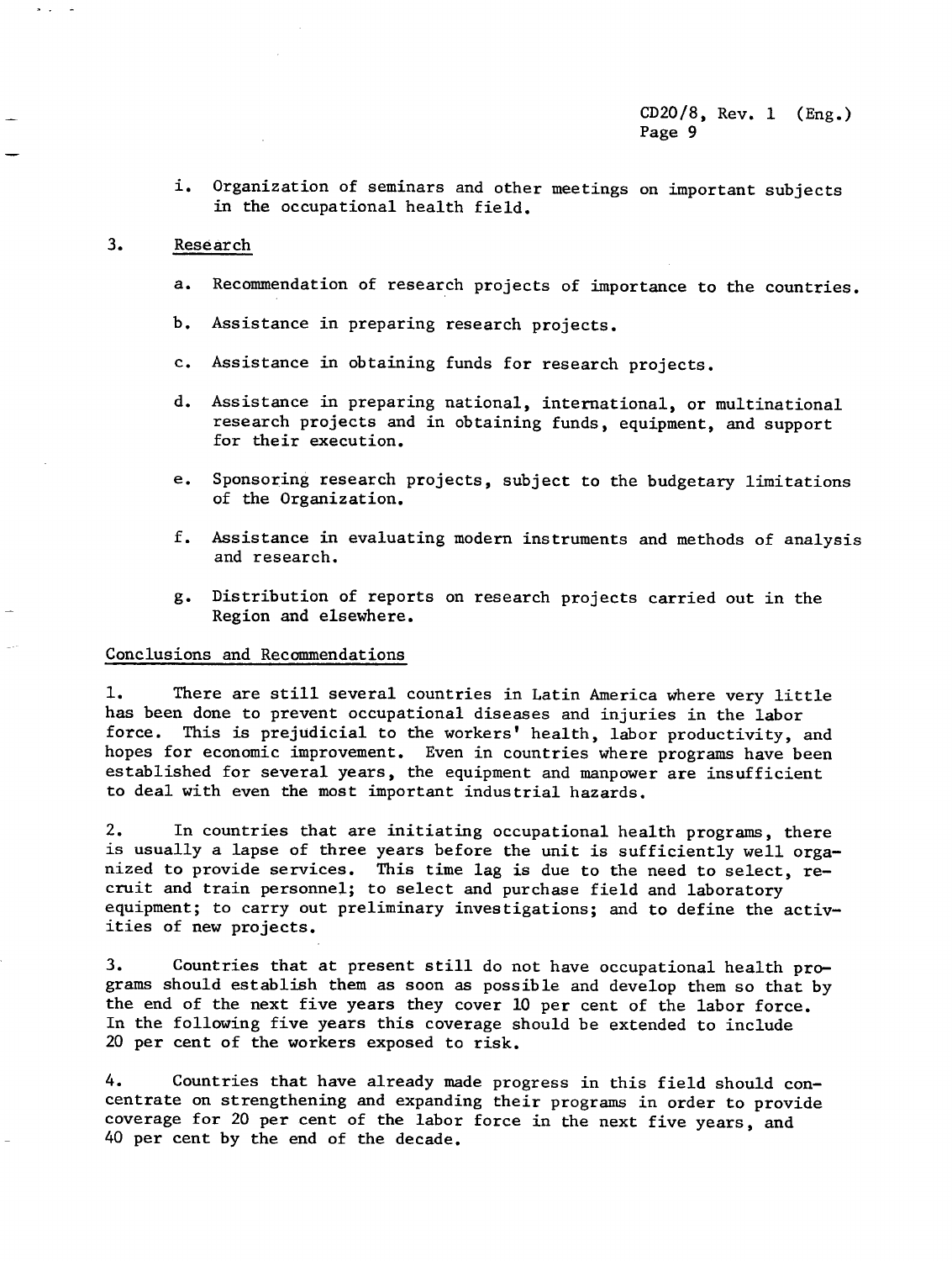$\cdot$   $\cdot$ 

5. There is sufficient evidence to demonstrate that well conceived and conducted occupational health programs reduce the incidence of occupational accidents and diseases, thereby reducing economic losses and contributing to development.

6. The World Health Organization has postulated that it is not economical to undertake development programs without taking into account their implications for the health and well-being of the affected population.

7. Recently, international organizations have recommended that funds devoted to economic development should make it possible to improve basic education, since it is well known that an illiterate labor force is unable to tackle the complicated problems of modern technology. It is also important to control the impact of economic development on the environment, since it may affect the health and welfare of the people and their communities. Very little would be accomplished by increasing mechanization in mines and industries in Latin America if the occupational injuries and diseases associated with these activities represent a higher cost than the economic benefit derived from improved working procedures.

8. Any development project should include the essential elements for the control of the hazards to which workers and the community would be exposed. There are no technical problems preventing new industries from adopting preventive measures that eliminate those hazards from the outset. It is only lack of knowledge on the part of management, government authorities, and development organizations which permits these hazards to continue.

9. The technical control of occupational health programs should be entrusted to government authorities. National development agencies should consult the ministry of health of the country in which the proposed projects are to be carried out concerning the occupational health aspects of these projects. International organizations devoted to industrial development should also give due attention to occupational health so as to ensure that the necessary control measures are included in the original plans.

10. In the countries, there are usually several government agencies responsible for the control of occupational hazards. It is exceedingly important that the activities of these agencies be coordinated.

11. There is a great shortage of qualified technical personnel in occupational health. However, it should be emphasized that in several countries in the Americas there are institutions and services capable of reducing this deficit in a relatively short period of time. The Institute of Occupational Health and Air Pollution Research, organized and established in Chile with financial assistance from the United Nations Development Program (Special Fund) and with the technical assistance of the Pan American Health Organization, is an excellent example of the facilities available for training personnel in this field.